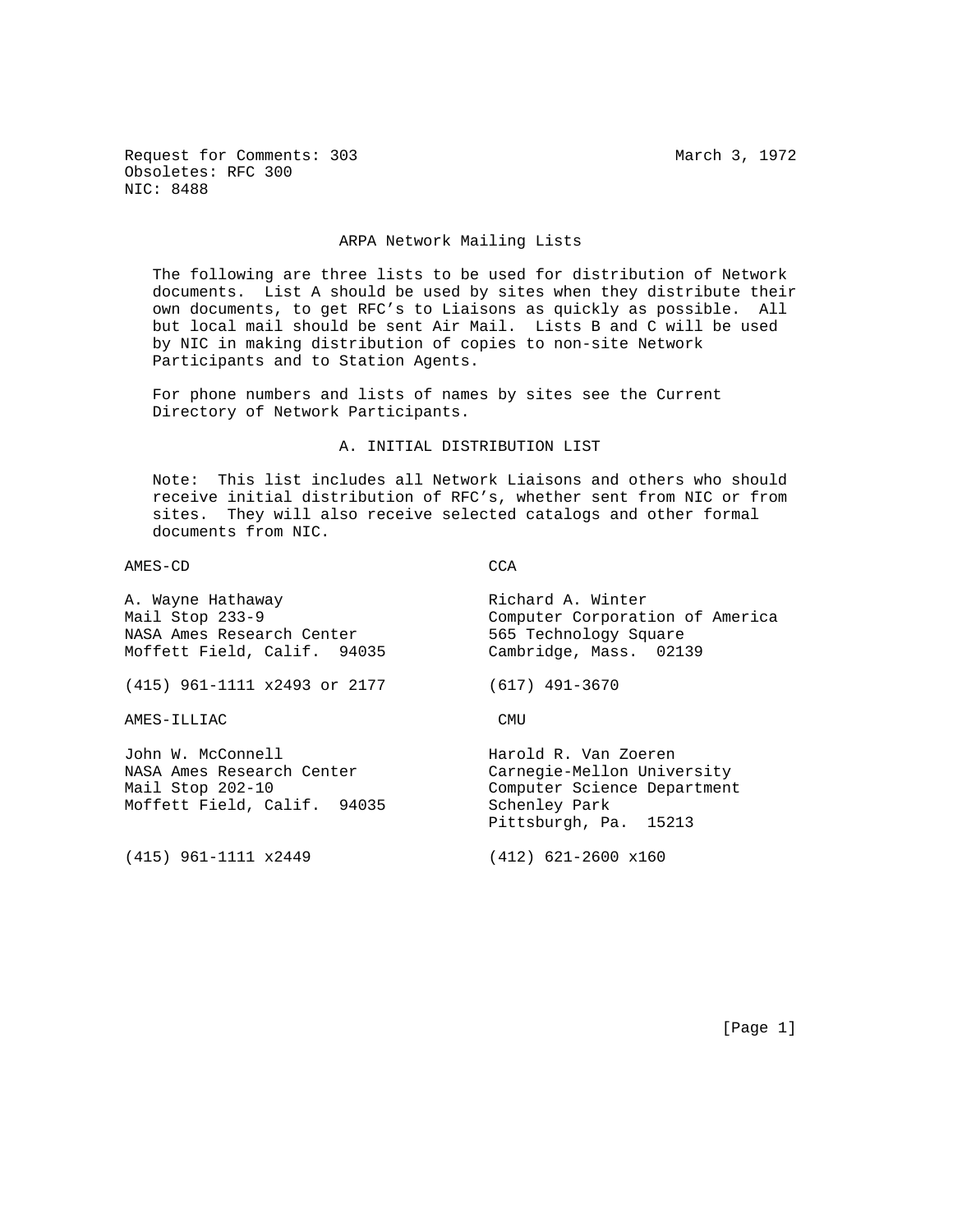RFC 303 ARPA Network Mailing Lists March 1972

ARPA DOCB

Steve D. Crocker Stevenson R-523 Advanced Research Projects Agency and Department of Commerce NOAA<br>1400 Wilson Boulevard 235 South Broadway 1400 Wilson Boulevard 325 South Broadway Arlington, Virginia 22209 Boulder, Colorado 80302

(202) 694-5037 or 694-5922 (303) 499-1000 x3863

BBN-NET HARV

Alex McKenzie **Robert L. Sundberg** Bolt Beraneck and Newman Inc. **Harvard University** 50 Moulton Street **Aiken** Computation Laboratory Cambridge, Mass. 02138 33 Oxford Street

(617) 491-1850 x441 (617) 495-4147

BBN-TENEX 18MW

Robert H. Thomas **Example 2** Douglas McKay Bolt Beraneck and Newman Inc IBM Watson Research Center 50 Moulton Street P.O. box 218

(617) 491-1850 x351 (914) 945-1159

 $\overline{CASE}$  is a contract of the contract of the contract of the contract of the contract of the contract of the contract of the contract of the contract of the contract of the contract of the contract of the contract of th

Dr. Patrick W. Foulk No. 1998 - Karl C. Kelley Jennings Computing Center **University of Illinois** Room 300,Crawford Hall Center for Advanced Computation Case Western Reserve University Urbana, Illinois 61801 10900 Buclid Avenue Cleveland, Ohio 44106

LINC-67 RAY

Joel M. Winett Thomas O'Sullivan Massachusetts Institute of Technology Raytheon Data Systems Lincoln Laboratory 1415 Boston-Providence Turnpike 244 Wood Street Norwood, Mass. 02062 Lexington, Mass. 02173

Cambridge, Mass. 02138

Cambridge, Mass. 02138 Yorktown Heights, Pew York 10598

(216) 368-2936 (217)333-8469

(617)862-5500 x7474 (617) 762-6700 x2120

[Page 2]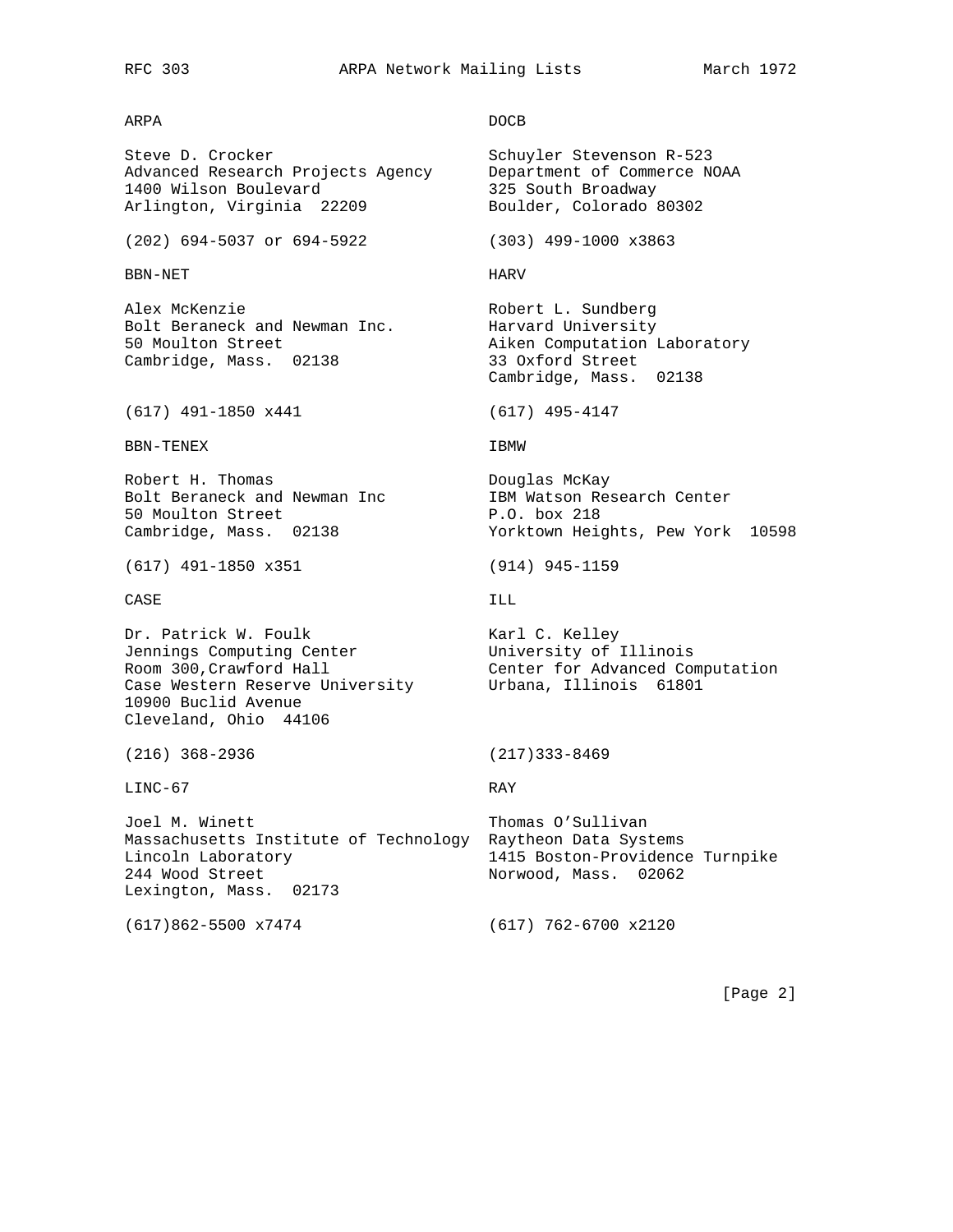# LINC-TX2 SDC

William Kantrowitz **Abe S. Landsberg** Massachusetts Institute of Technology System Development Corporation Lincoln Laboratory 2500 Colorado Avenue 244 Wood Street Santa Monica, Calif. 90406 Lexington, Mass. 02173

MIT-DMCG SRI-AI

Abhay Bhushan B. Michael Wilber Cambridge, Mass. 02139 33 Ravenswood Avenue

(617) 864-6900 x1428 (415) 326-6200 x4593

MIT-MULTICS SRI-ARC

Peggy M. Karp 333 Ravenswood Avenue MITRE Corporation and Menlo Park, Calif. 94025 Information Systems Dept., W140 Westgate Research Park McLean, Va. 22101

(703) 893-3500 x2391 (415) 326-6200 x4328

Thomas N. Pyke, Jr. Jeanne B. North (for NIC) National Bureau of Standards Stanford Research Institute Center for Computer Sciences Augmentation Research Center and Technology 333 Ravenswood Avenue Washington, D.C. 20234 Menlo Park, Calif. 94025

(617) 862-5500 x7349 (213) 393-9411 x454 or 6119

Project Mac Room 208 Stanford Research Institute 545 Technology Square Artificial Intelligence Group Menlo Park, Calif. 94025

see MIT-DMCG and John T. Melvin Stanford Research Institute MITRE **Augmentation Research Center** Augmentation Research Center

NBS SRI-ARC

(301) 921-2601 (415)326-6200 x4119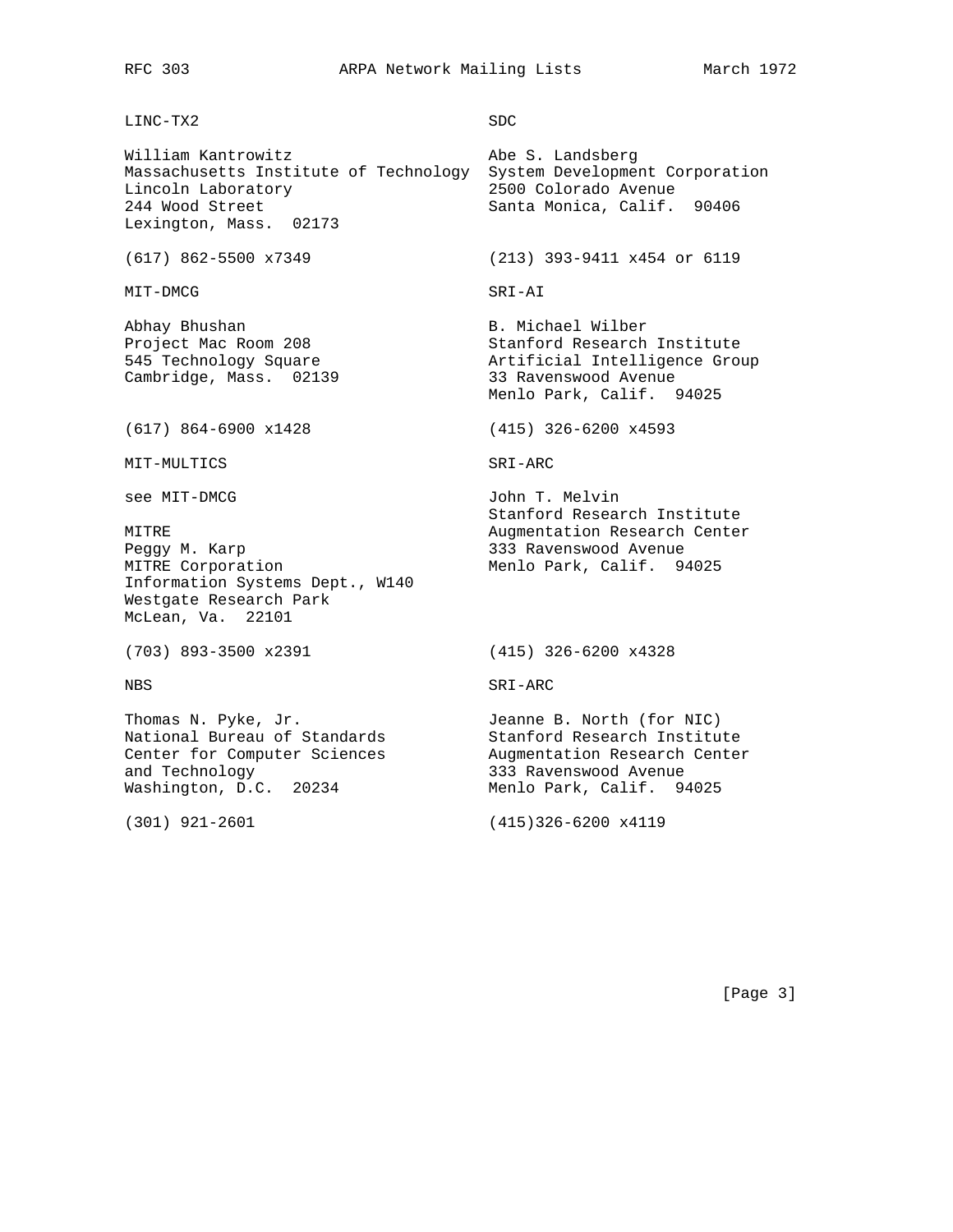NIC SU-AI see SRI-ARC James A. (Andy) Moorer Stanford University Computation Center, AI Project Stanford, Calif. 94305 (415) 321-2300 x4971

Stanford, Calif. 94305

 $\begin{minipage}{.4\linewidth} \texttt{RADC} \end{minipage}$ 

Thomas F. Lawrence Edward A. Feigenbaum Rome Air Development Center (ISIM) Stanford University, Griffiss Air Force Base **Heuristic Programming** Rome, New York 13440 **Serra House** 

(315) 330-3857 or 330-7834 (415)321-2300 x4878

RAND UCLA-CCN

John F. Heafner Nobert T. Braden Rand Corporation University of California at Los Angeles Computer Science Department 5308 Math Sciences Building 1700 Main Street Los Angeles, Calif. 90024 Santa Monica, Calif. 90406

(213) 393-0411 x7606 (213) 825-7518

UCLA-NMC

Ari O. Ollikainen University of California at Los Angeles Computer Science Department 3732 Boelter Hall Los Angeles, Calif. 90024

(213) 825-2381 or 825-2368

UCSB

James E. White University of California at Santa Barbara Computer Research Laboratory Santa Barbara, Calif. 93106

(805) 961-3454

[Page 4]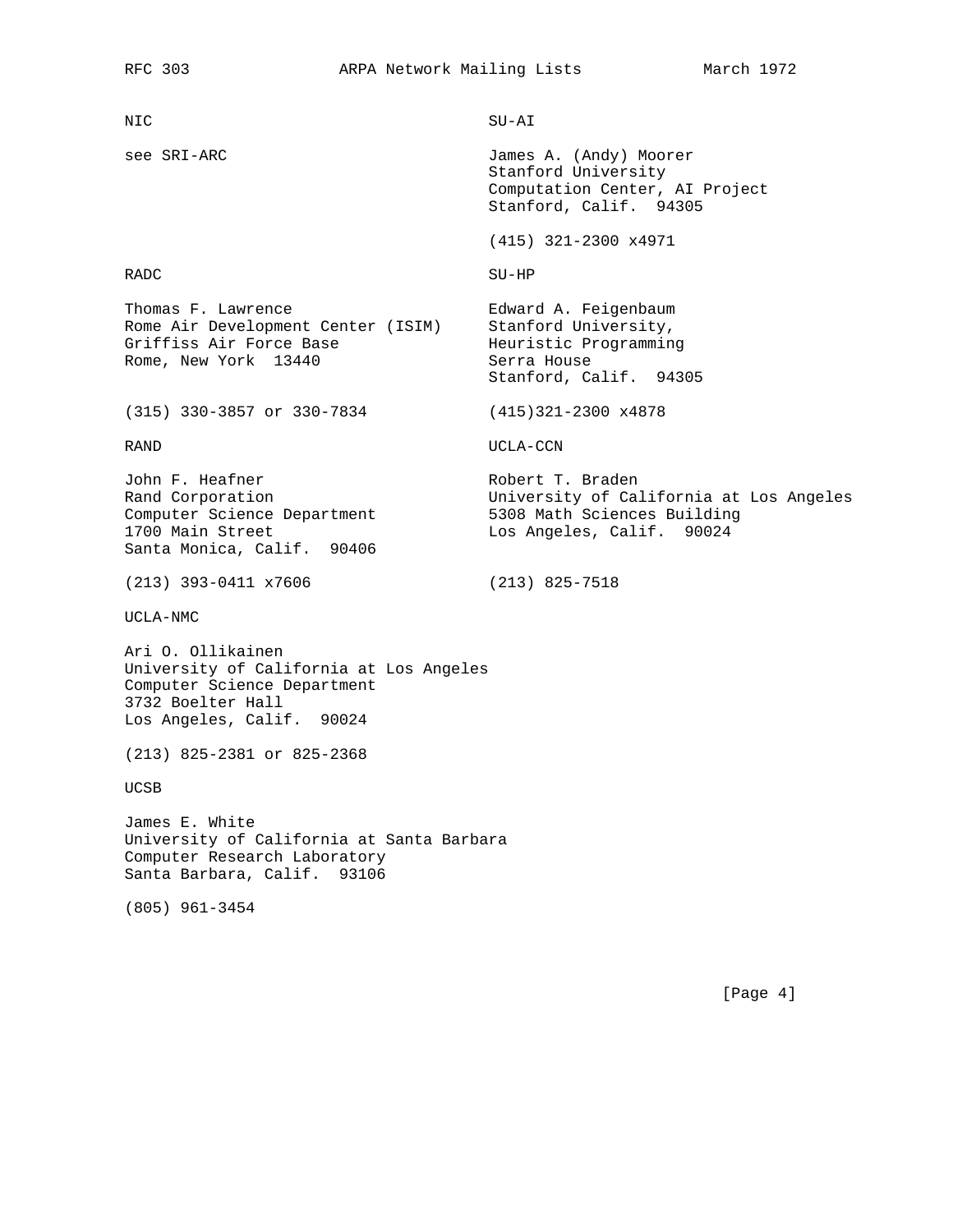UCSD-CC

Charles Holland Computer Center University of California at San Diego La Jolla, Calif. 92037

(714) 453-2000 x2598

USAF-ETAC

Capt. George N. Petregal USAF-ETAC Bldg. 159 Navy Yard Annex Washington, D.C. 20333

(202)693-3911 or 693-3912

USC

James Pepin University of Southern California School of Engineering Los Angeles, Calif. 90007

(213) 746-2240

UTAH

Barry D. Wessler University of Utah Computer Science/IRL Salt Lake City, Utah 84112

(801) 581-8378

[Page 5]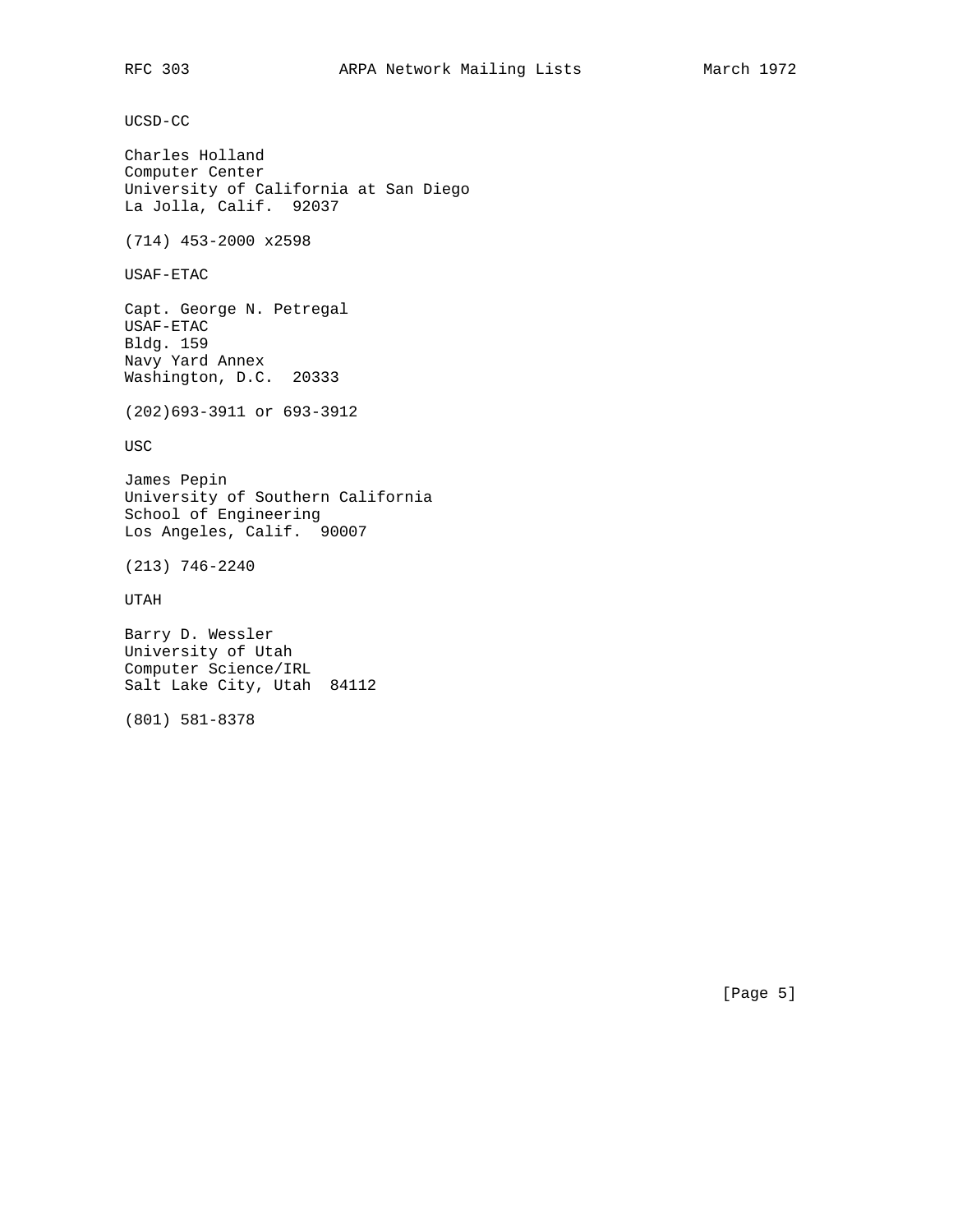# B. LIST FOR DISTRIBUTION FROM NIC

 Note: These Network participants will receive all formal Network documents sent from NIC, in the mailing to Liaisons when such is made, otherwise at the time documents are sent to Station Agents.

### CCCTF WASHU

C. D. Shepard Marianne Pepper Canadian Computer Communications Washington University 100 Metcalfe Street 100 Metcalfe Street 100 Metcalfe Street 124 South Euclid Avenue<br>100 Metcalfe Street 100 Metcal68 St. Louis, Mo. 63110 Ottawa 2, Canada

Prof. Robert F. Margraves entitled a prof. Donald Gowan Kiewit Computation Center The Science Dept. Of Computer Science Darmouth University University of Waterloo Hanover, New Hampshire 03755 Waterloo, Ontario, Canada

EDUCOM CHIU

(617) 227-1805 (312) 753-8762

### MERIT NPL

E. M. Aupperle Derek Barber MERIT Computer Network Computer Science Division Ann Arbor, Michigan 48104

(313) 764-9423 01-977-3222

Task Force **Computer Systems Laboratory** St. Louis, Mo. 63110

(613) 992-9238 (314) 361-7356

DART WATERU

(603) 646-2643 x3755 (519) 744-6111 x3292

John Legates Prof. Robert L. Ashenhurst EDUCOM **Institute for Computer** 44 School Street Research Boston, Mass. 02108 University of Chicago Chicago, Illinois 60637

University of Michigan National Physical Laboratory 1037 N. University Building Teddington, Middlesex, England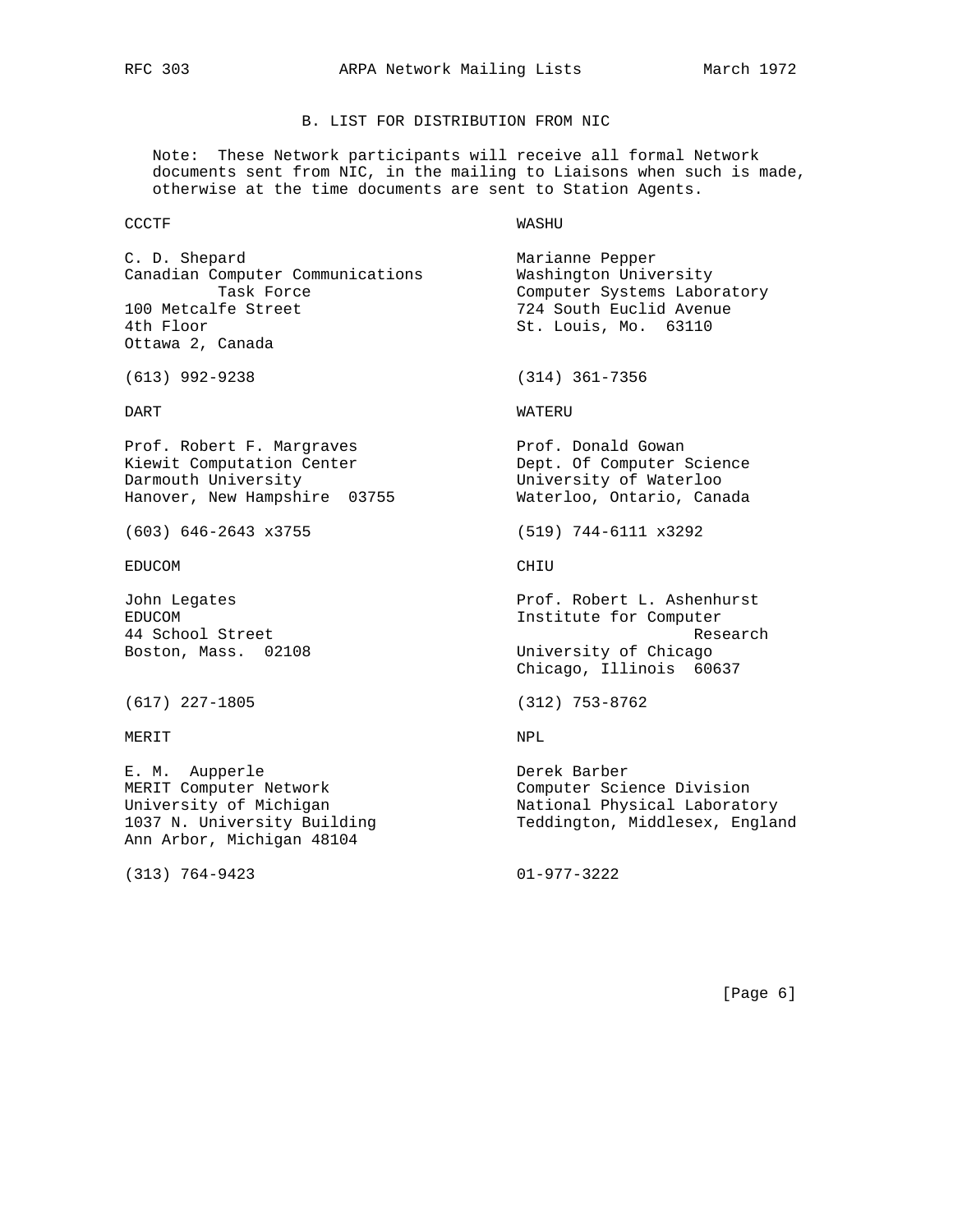### NETH UBC

Tjaart Schipper Dave Tywver 13 Narijkestraat (Computing Center Leiderdorp, Netherlands (Computing Center Leiderdorp, Netherlands (Computing Center Leiderdorp)

University of British Columbia Vancouver 8, Canada

(604) 228-3072

SUNY NSF

Prof. Art J. Bernstein Dr. D. D. Aufenkamp<br>SUNY Stoneybrook Discussion Office of Computing Activities SUNY Stoneybrook Office of Computing Activities Dept. of Computer Science National Science Foundation Stoneybrook, L.I., N.Y. 11790 1800 G Street, P.W. Washington, D. C. 20550

(516) 246-4080 (202) 632-7349

UCI

Prof. David Farber Dept. of Information and Computer Science University of California Irvine, Calif. 92664

(714) 833-6891

UKICS

Prof. Peter Kirstein Institute of Computer Science University of London 44 Gordon Square London, W.C.1, England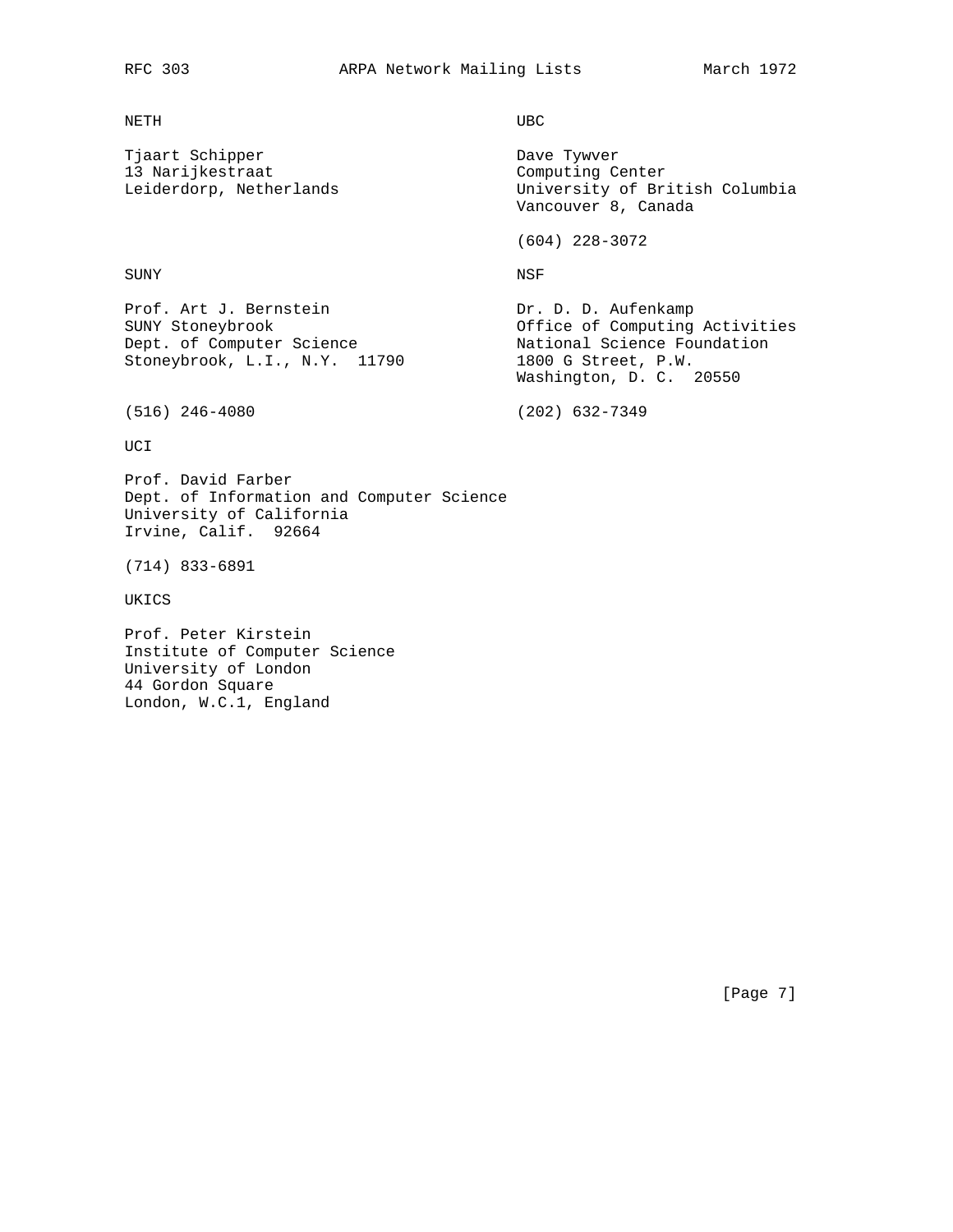C. NIC STATION AGENTS

 Note: Station Agents receive copies from NIC of all documents distributed to Liaisons, as well as documents sent as part of Station collection. A mailing is made to Station Agents once a week, or oftener when quantity warrants.

| AMES-CD | <b>HARV</b> |
|---------|-------------|
|---------|-------------|

see AMES ILLIAC **Bradley A. Reussow** 

 Harvard University Aiken Computation Laboratory 33 Oxford Street Cambridge, Mass. 02138

AMES-ILLIAC DOCB

Stan Golding Dorothy A. Reynolds R-522 Mail Stop 233-13 Department of Commerce NOAA NASA Ames Research Center 325 South Broadway Moffett Field, Calif. 94035 Boulder, Colorado 80302

(415) 961-1111 x2501 (303) 499-1000

ARPA ILL

Pam J. Klotz **Marcia** Trager Advanced Research Projects Agency University of Illinois<br>1400 Wilson Boulevard (Center for Advanced Computation 1400 Wilson Boulevard

(202) 694-5037 (217) 333-1515

BBN-NET LINC-67

Arlington, Va, 22209 168 Engineering Research Laboratory Urbana, Ill. 61801

see BBN-TENEX Carol J. Mostrom Massachusetts Institute of

> Lincoln Laboratory 244 Wood Street Lexington, Mass. 02173

(617) 862-5500 x7177

[Page 8]

Technology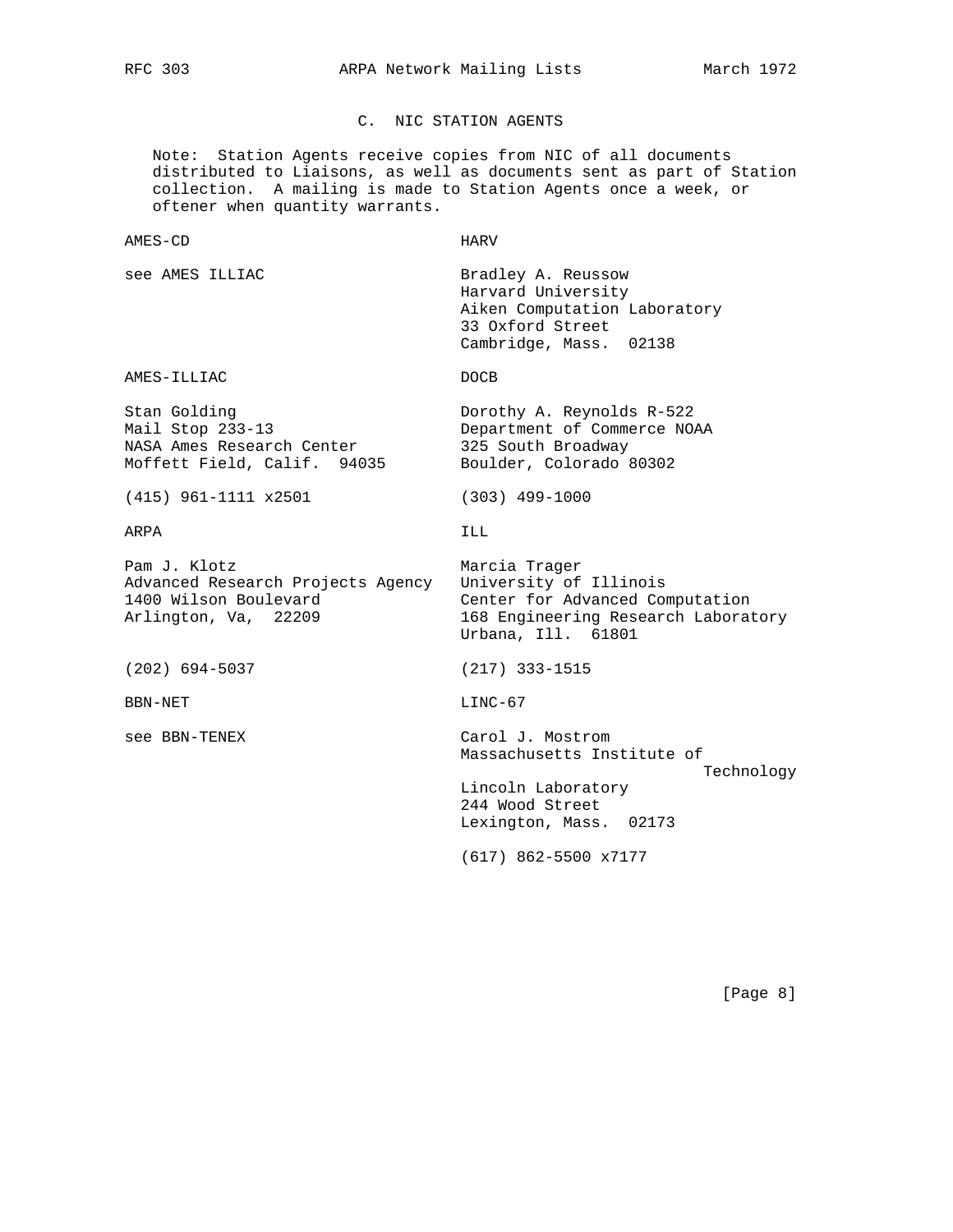# BBN-TENEX LINC-TX2 Steve 0. Chipman see LINC-67 Bolt Beranek and Newman Inc. 50 Moulton Street Cambridge, Mass. 02138 CASE MIT-DMCG John Barden **Frances Y. Knight** Case Western Reserve University Project MAC Computing and Information Sciences 545 Technology square<br>10900 Euclid Ave. (Cambridge, Mass. 021 Cambridge, Mass. 02139 Cleveland, Ohio 44106 (216) 368-4467 (617)864-6900 x7705 CCA MIT-MULTICS Marta A. Ginsberg see MIT-DMCG Computer Corporation of America 565 Technology Square Cambridge, Mass. 02139 (617) 491-3670 CMU MITRE Nancy R. Teater **Example 2018** Ernest H. Forman Carnegie-Mellon University MITRE Corporation Computer Science Department Information Systems Dept., W150 Schenley Park **Westgate Research Park** Pittsburgh, Pa. 15213 McLean, Va. 22101 (412) 621-2600 x140 (703) 893-3500 x2523 or 2318 NBS SU-HP Mrs. Shirley W. Watkins Carol Wilkinson National Bureau of Standards Stanford University Bldg. 225, Room B216 Heuristic Programming Project Washington, D.C. 20234 Serra House Washington, D.C. 20234 Serra House<br>Stanford, Calif. 94305 (301) 921-2601 (415) 321-2300 x4878

[Page 9]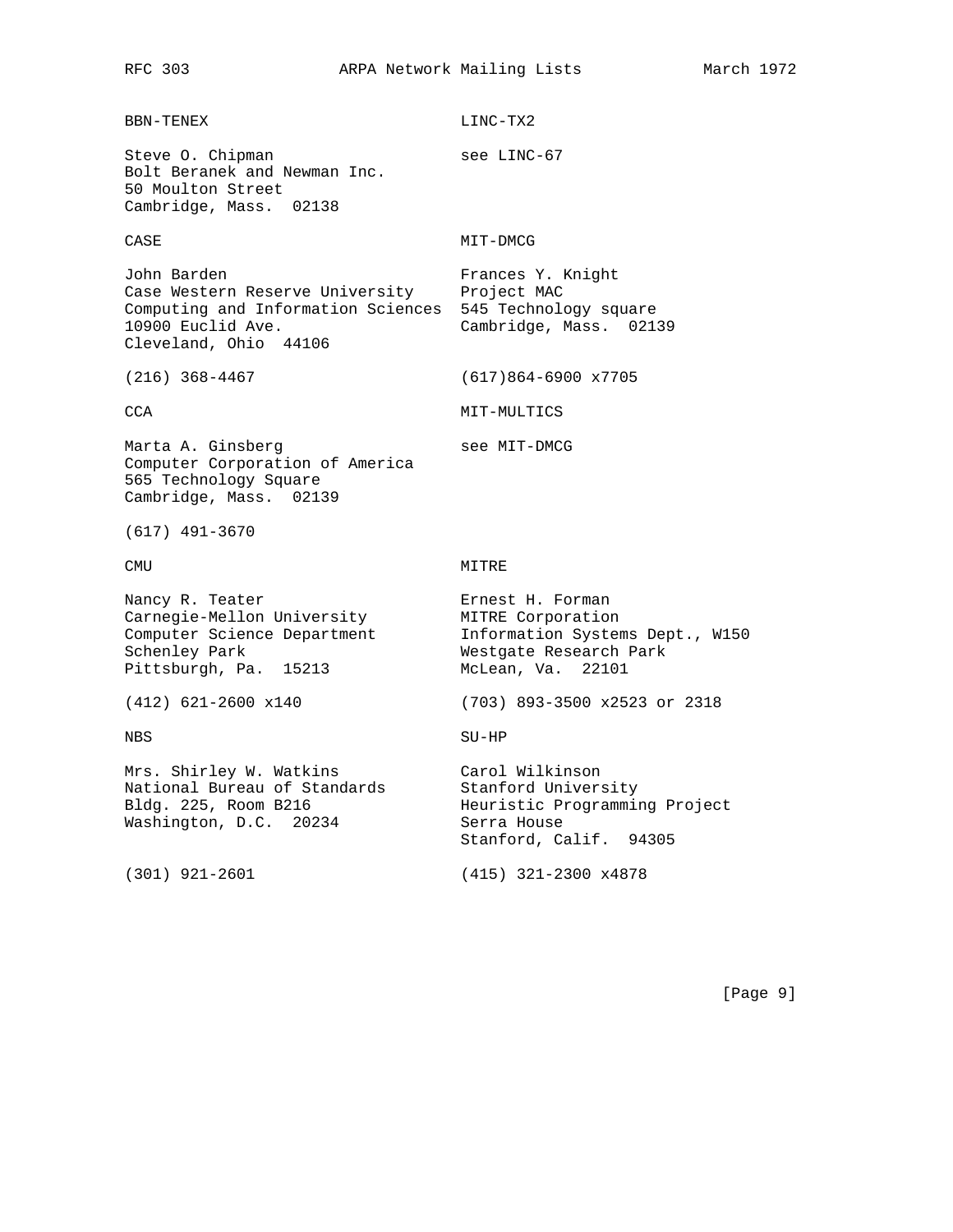## RFC 303 ARPA Network Mailing Lists March 1972

RADC UCLA-CCN

Marcelle D. Petell **Imogen C. Beattie** Rome Air Development Center (ISIM) University of California at Griffiss Air Force Base and the Los Angeles Control of Angeles Angeles Angeles Angeles Angeles Angeles Angeles Rome, New York, 13440 3531 Boelter Hall Los Angeles, Calif. 90024 (315) 330-4254 or 330-4230 (213) 825-7541 RAND UCLA-NMC Linda M. Connelly **Anita** Coley Rand Corporation **Example 20** University of California at Computer Science Department Los Angeles 1700 Main Street Computer Science Department<br>
Santa Monica, Calif. 90406 3732 Boelter Hall Santa Monica, Calif. 90406 Los Angeles, Calif. 90024 (213) 393-0411 x635 (213) 825-4797 RAY UCSB Laura White Connie Rosewall Raytheon Dada systems University of California at 1415 Boston-Providence Turnpike Santa Barbara Norwood, Mass. 02062 Computer Research Laboratory Santa Barbara, Calif. 93106 (617) 762-6700 (805) 961-3221 SDC UCSD-CC Janet W. Troxel **East Charles Holland** System Development Corporation Computer Center Information Processing Information University of California at Center San Diego 2500 Colorado Avenue La Jolla, Calif. 90037 Santa Monica, Calif. 90406 (2130 393-9411 x495 or 534 (714) 453-2000 x2598

[Page 10]